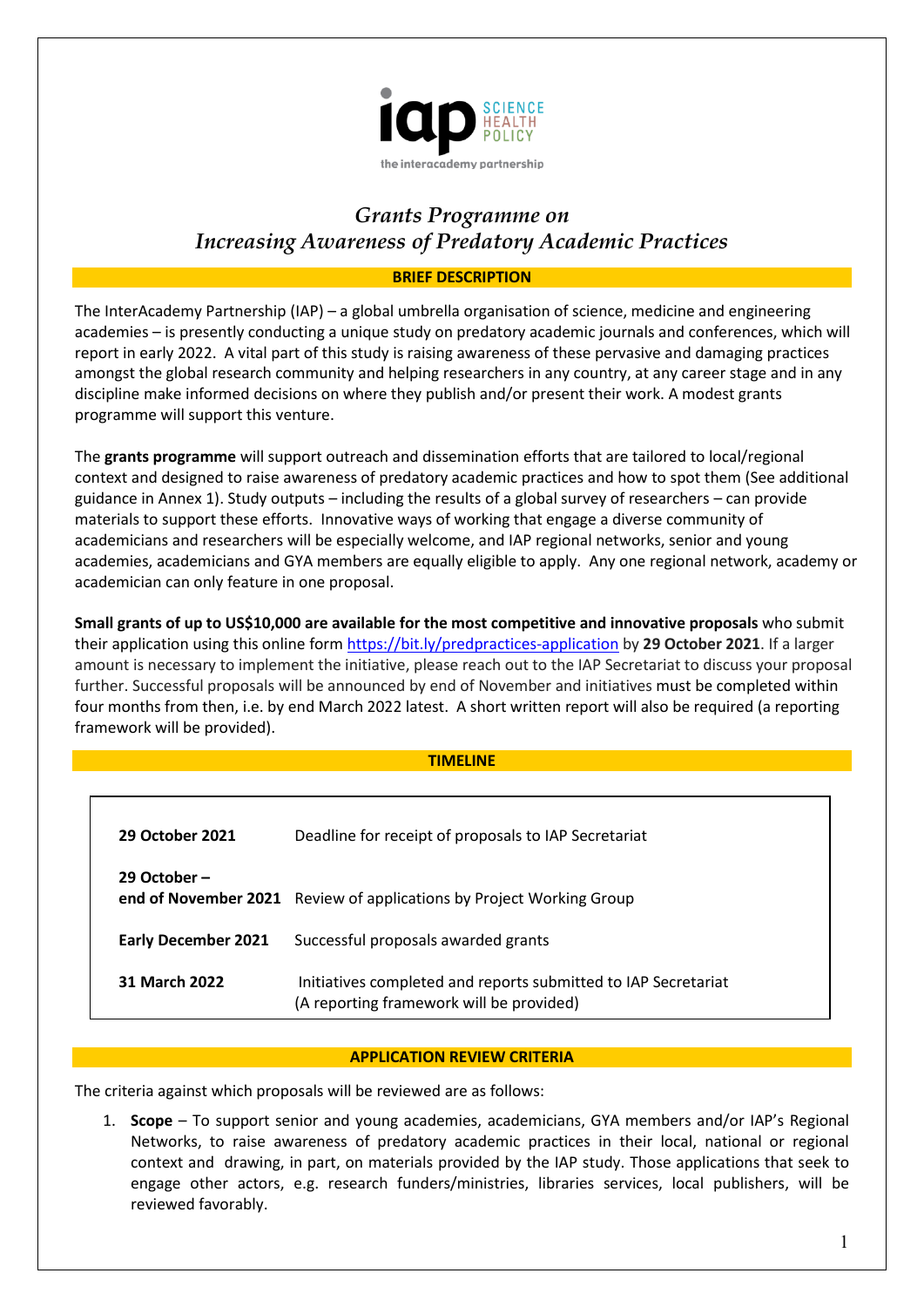- 2. **Results** A clearly defined (set of) output(s) and outcome(s) from the initiative is important, with a well-articulated evaluation/impact assessment framework. Applicants are encouraged to be experimental and seek new and innovative ways of raising awareness of predatory academic practices in intelligible, accessible and inclusive ways.
- 3. **Structure and value for money** A well-articulated initiative plan and budget. Please be clear about milestones and deliverables throughout (ideally one for each month of implementation of the grant).

## **DURATION**

Initiatives should run for a maximum period of four months and will not be extendable. Short reports (templates will be provided) should be submitted by end March 2022.

## **PROCESS**

The IAP Secretariat will approve various proposals where they have successfully met the criteria, with the oversight of the IAP Co-Chairs. The IAP Secretariat will also approve budgetary allocation and pay 80% of the budget in January 2021; the remaining 20% on completion of the initiative and submission of a short report.

### **APPLICATION**

Applications can be formally submitted using the following online form:

# **<https://bit.ly/predpractices-application>**

If you have any questions or problems with accessing the form, please reach out to the IAP Secretariat at [secretariat@iapartnership.org](mailto:secretariat@iapartnership.org)

#### **ANNEX 1**

### **What are predatory academic practices?**

Predatory academic practices within IAP's study encompass predatory journals and conferences. The study highlights that predatory academic practices are difficult to define and the telling signs of these practices exist within a spectrum ranging from fraudulent to low quality.

Predatory practices exploit the need for researchers to publish or increase exposure of their work, particularly those who may be early in their career. Traits for predatory journals could include a lack of quality peer review processes, imposing reputable journals based on title, and constant spamming of invitations to submit an article, potentially outside of the expertise of that individual. Predatory conferences may also behave in similar ways; however, with the rise of virtual platforms, these conferences can be hard to identify. Some traits that are distinctive to conferences may include high fees, promise of a conference but cancelling prior to, and encouragement to speak at an event that is outside of your expertise.

These practices can potentially affect important areas of both academia and society by infiltrating the evidence used in public policy, threatening researchers' reputations and career paths, and leading to billions of wasted dollars in research.

## **Guidance on outreach and dissemination activities**

IAP's two-year study on *Combatting Predatory Journals and Conferences* investigates topics under the following main themes:

- Definitions of predatory journals and conferences and their ambiguous, insufficiently nuanced and not universally applicable or agreed upon nature
- Extent and impact of these practices and the respective vulnerabilities and awareness of researchers in different geographies, disciplines, and career stages